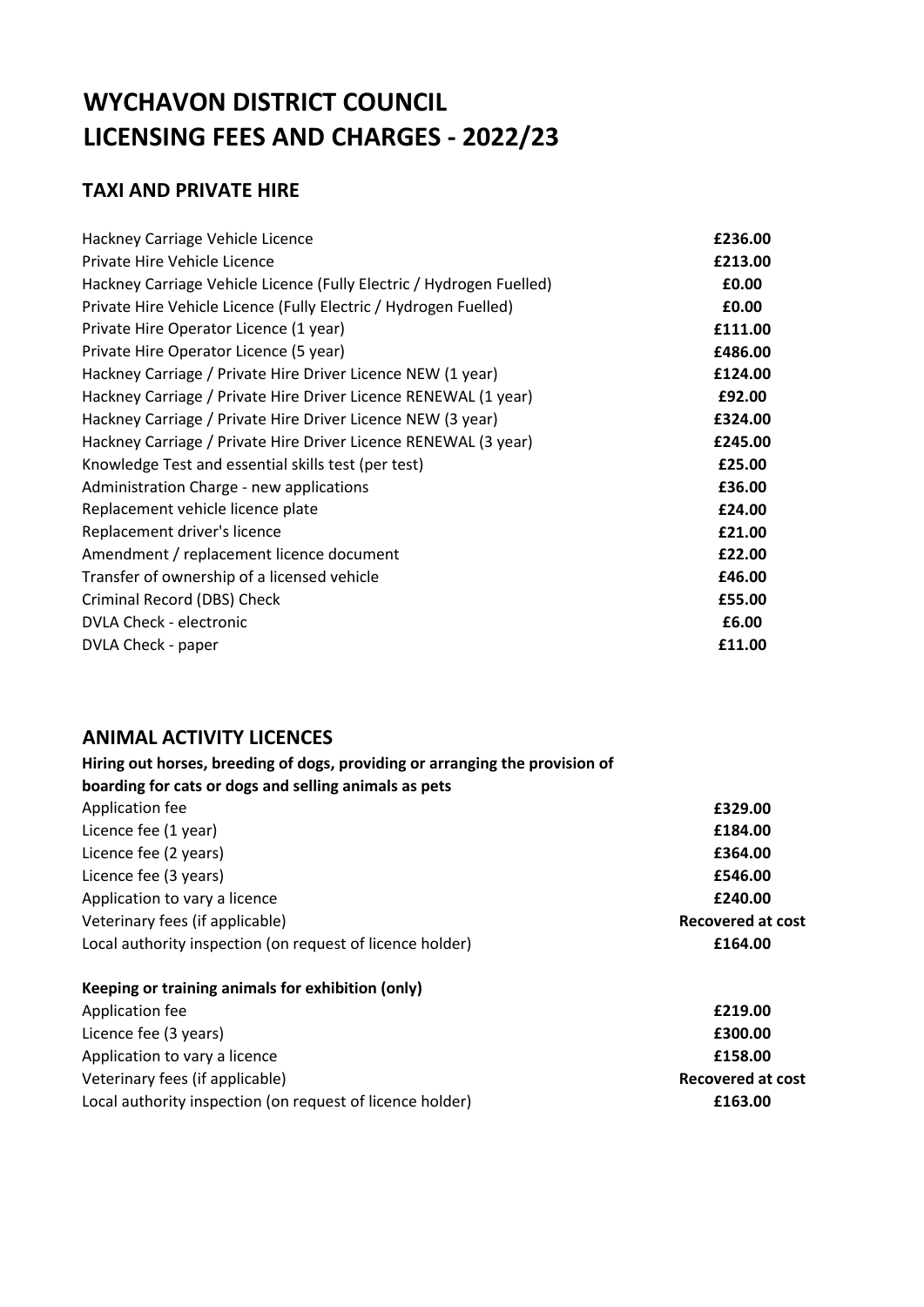| ACUPUNCTURE, COSMETIC PIERCING, SEMI-PERMANENT<br>SKIN COLOURING, TATTOOING, ELECTROLYSIS |           |
|-------------------------------------------------------------------------------------------|-----------|
| Fee to register a premises                                                                | £117.00   |
| Fee to register a practitioner                                                            | £91.00    |
| <b>GAMBLING ACT 2005 (inc. SMALL LOTTERIES)</b>                                           |           |
| <b>Small society lotteries</b>                                                            |           |
| Fee to register a small society lottery                                                   | £40.00    |
| Small society lottery annual maintenance fee                                              | £20.00    |
| Application for the grant of a premises licence                                           |           |
| Betting (excluding tracks)                                                                | £1,781.00 |
| <b>Betting Tracks</b>                                                                     | £1,495.00 |
| <b>Bingo</b>                                                                              | £2,083.00 |
| <b>Adult Gaming Centres</b>                                                               | £1,187.00 |
| <b>Family Entertainment Centres</b>                                                       | £1,187.00 |
| <b>Premises licence annual fees</b>                                                       |           |
| Betting (excluding tracks)                                                                | £362.00   |
| <b>Betting Tracks</b>                                                                     | £594.00   |
| <b>Bingo</b>                                                                              | £594.00   |
| <b>Adult Gaming Centres</b>                                                               | £594.00   |
| <b>Family Entertainment Centres</b>                                                       | £445.00   |
| Application to vary a premises licence                                                    |           |
| Betting (excluding tracks)                                                                | £890.00   |
| <b>Betting Tracks</b>                                                                     | £745.00   |
| <b>Bingo</b>                                                                              | £1,041.00 |
| <b>Adult Gaming Centres</b>                                                               | £594.00   |
| <b>Family Entertainment Centres</b>                                                       | £594.00   |
| Application to transfer a premises licence                                                |           |
| Betting (excluding tracks)                                                                | £718.00   |
| <b>Betting Tracks</b>                                                                     | £567.00   |
| <b>Bingo</b>                                                                              | £718.00   |
| <b>Adult Gaming Centres</b>                                                               | £718.00   |
| Application for a provisional statement                                                   |           |
| Betting (excluding tracks)                                                                | £718.00   |
| <b>Betting Tracks</b>                                                                     | £1,495.00 |
| <b>Bingo</b>                                                                              | £2,083.00 |
| <b>Adult Gaming Centres</b>                                                               | £1,187.00 |
| <b>Family Entertainment Centres</b>                                                       | £1,187.00 |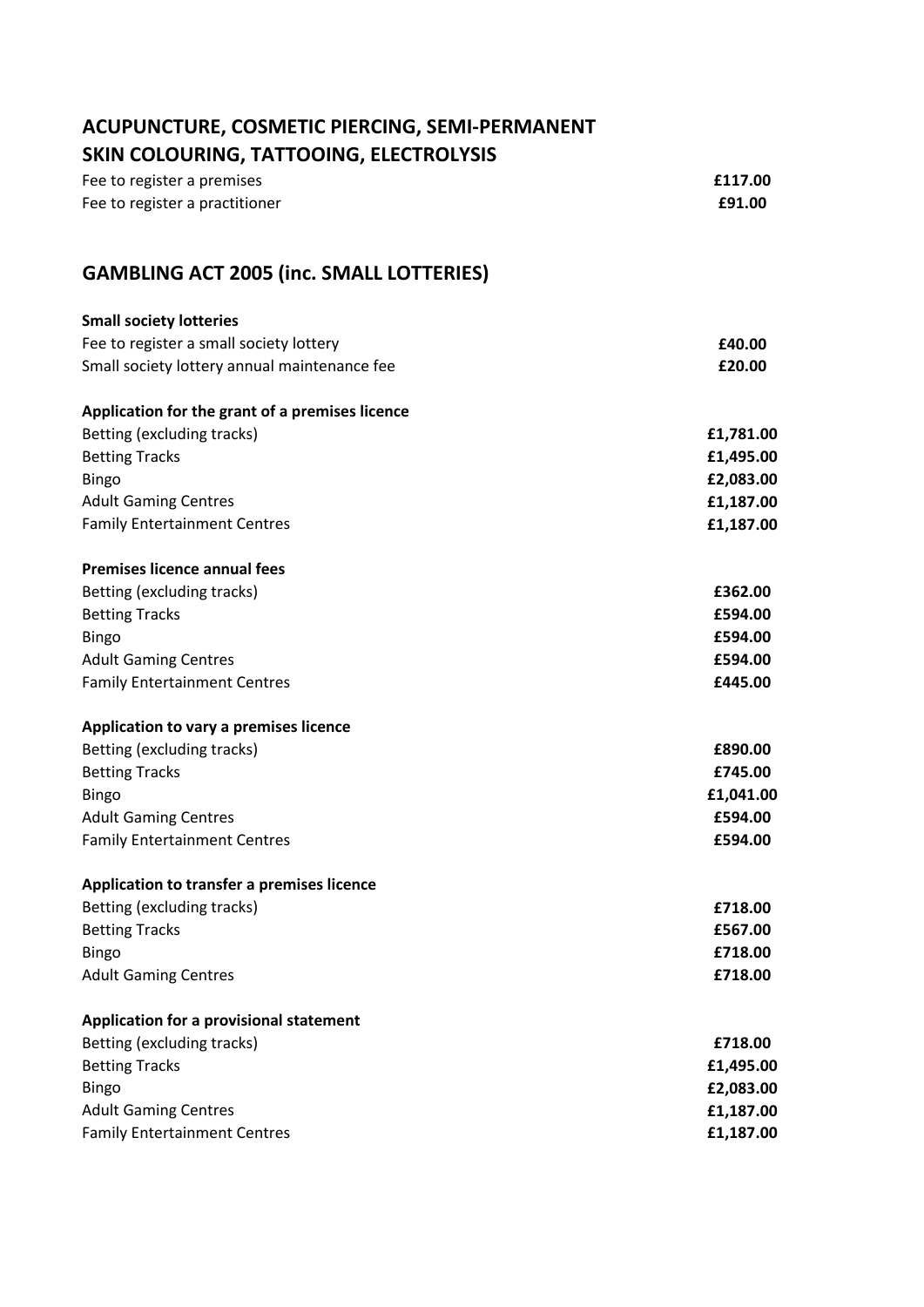| Application for the grant of a premises licence (provisional statement<br>holders) |         |
|------------------------------------------------------------------------------------|---------|
| Betting (excluding tracks)                                                         | £718.00 |
| <b>Betting Tracks</b>                                                              | £567.00 |
| <b>Bingo</b>                                                                       | £718.00 |
| <b>Adult Gaming Centres</b>                                                        | £718.00 |
| <b>Family Entertainment Centres</b>                                                | £567.00 |
| Application for reinstatement of a premises licence                                |         |
| Betting (excluding tracks)                                                         | £718.00 |
| <b>Betting Tracks</b>                                                              | £567.00 |
| <b>Bingo</b>                                                                       | £718.00 |
| <b>Adult Gaming Centres</b>                                                        | £718.00 |
| <b>Family Entertainment Centres</b>                                                | £567.00 |
| Premises licence fees (miscellaneous)                                              |         |
| Copy of a premises licence (all types)                                             | £25.00  |
| Notification of a change in respect of a premises licence (all types)              | £50.00  |
| <b>Licensed Premises Gaming Machine Permits</b>                                    |         |
| Application for grant of a permit                                                  | £150.00 |
| Application for variation of a permit                                              | £100.00 |
| Application for the transfer of a permit                                           | £25.00  |
| Annual permit fee                                                                  | £50.00  |
| Change of name shown on a permit                                                   | £25.00  |
| Request for a copy of a permit                                                     | £15.00  |
| <b>Licensed Premises Gaming Machines (Automatic Entitlement)</b>                   |         |
| Fee to serve notification                                                          | £50.00  |
| <b>Club Gaming Permits</b>                                                         |         |
| Application for grant of a permit                                                  | £200.00 |
| Application for grant of a permit (Club premises certificate holders)              | £100.00 |
| Application for variation of a permit                                              | £100.00 |
| Application for renewal of a permit                                                | £200.00 |
| Application for renewal of a permit (club premises certificate holders)            | £100.00 |
| Annual permit fee                                                                  | £50.00  |
| Request for a copy of a permit                                                     | £15.00  |
| <b>Club Machine Permits</b>                                                        |         |
| Application for grant of a permit                                                  | £200.00 |
| Application for grant of a permit (Club premises certificate holders)              | £100.00 |
| Application for variation of a permit                                              | £100.00 |
| Application for renewal of a permit                                                | £200.00 |
| Application for renewal of a permit (club premises certificate holders)            | £100.00 |
| Annual permit fee                                                                  | £50.00  |
| Request for a copy of a permit                                                     | £15.00  |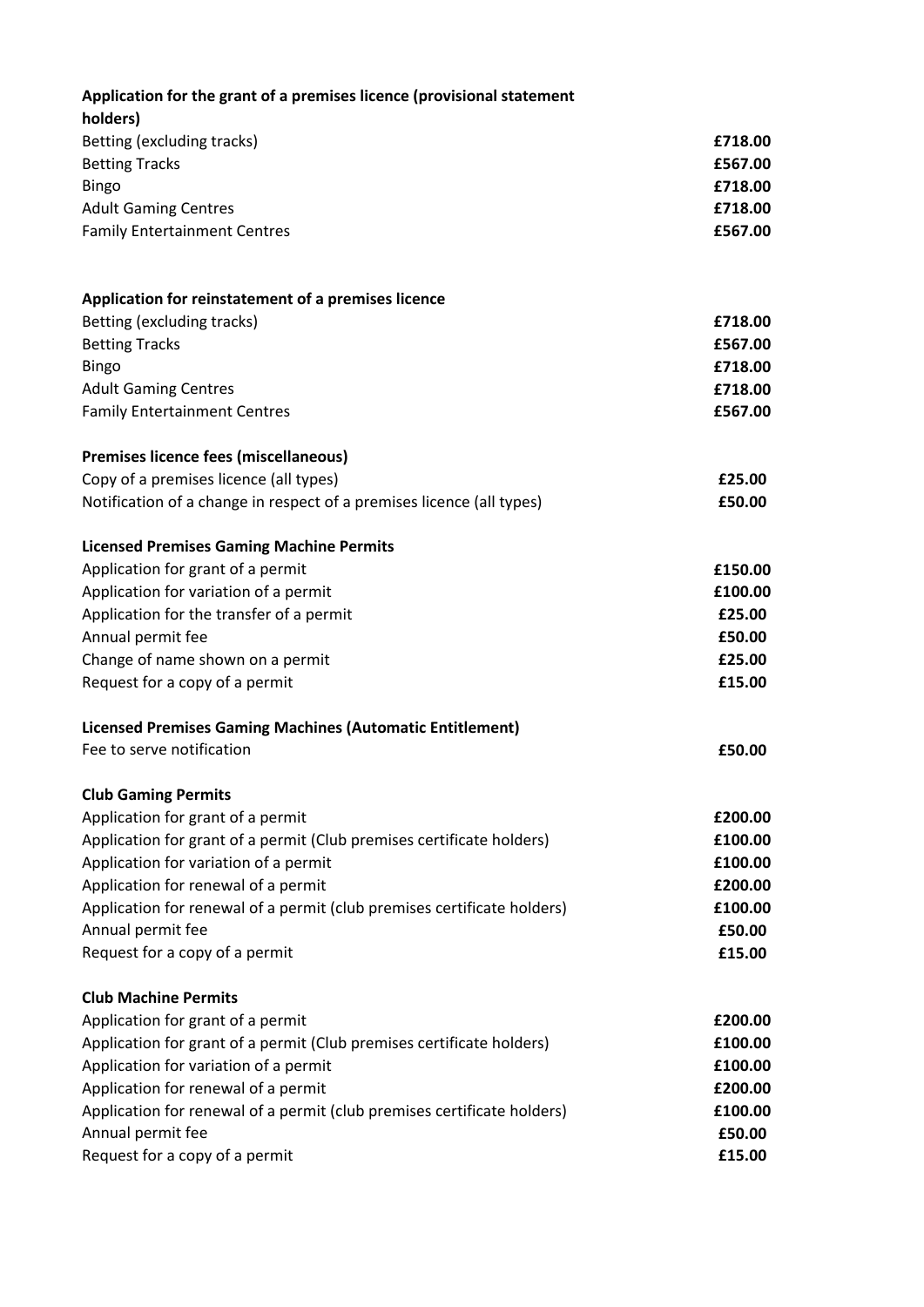| <b>Family Entertainment Centre Gaming Machine Permit</b> |                          |
|----------------------------------------------------------|--------------------------|
| Application for grant of a permit                        | £300.00                  |
| Application for renewal of a permit                      | £300.00                  |
| Change of name shown on a permit                         | £25.00                   |
| Request for a copy of a permit                           | £15.00                   |
| <b>Prize Gaming Permits</b>                              |                          |
| Application for grant of a permit                        | £300.00                  |
| Application for renewal of a permit                      | £300.00                  |
| Change of name shown on a permit                         | £25.00                   |
| Request for a copy of a permit                           | £15.00                   |
| <b>Temporary Use Notices</b>                             |                          |
| Fee to serve a Temporary Use Notice                      | £306.00                  |
| <b>STREET TRADING</b>                                    |                          |
| Application for a new street trading consent (hot food)  | £722.00                  |
| Application for a new street trading consent (cold food) | £498.00                  |
| Application for a new street trading consent (non food)  | £722.00                  |
| Renewal fee (all types)                                  | £260.00                  |
| <b>SCRAP METAL DEALERS LICENCES</b>                      |                          |
| Application for a new site licence                       | £296.00                  |
| Fee per additional site                                  | £153.00                  |
| Application for renewal of a site licence                | £245.00                  |
| Fee per additional site                                  | £162.00                  |
| Application for a new collectors licence                 | £148.00                  |
| Application for renewal of a collectors licence          | £97.00                   |
| Variation of a licence                                   | £67.00                   |
| Request for a copy of a licence (if lost or stolen)      | £26.00                   |
| <b>ZOO LICENCES</b>                                      |                          |
| Application for grant or renewal of a licence            | £374.00                  |
| Secretary of state inspector and veterinary fees         | <b>Recovered at cost</b> |
| DANGEROUS WILD ANIMALS (DWA)                             |                          |
| Application for grant or renewal of a licence            | £266.00                  |
| Veterinary inspection fees                               | <b>Recovered at cost</b> |
| <b>SEX ESTABLISHMENTS</b>                                |                          |
| Application for grant or renewal of a licence            | £1,132.00                |

Application for transfer of a licence **E1,132.00**